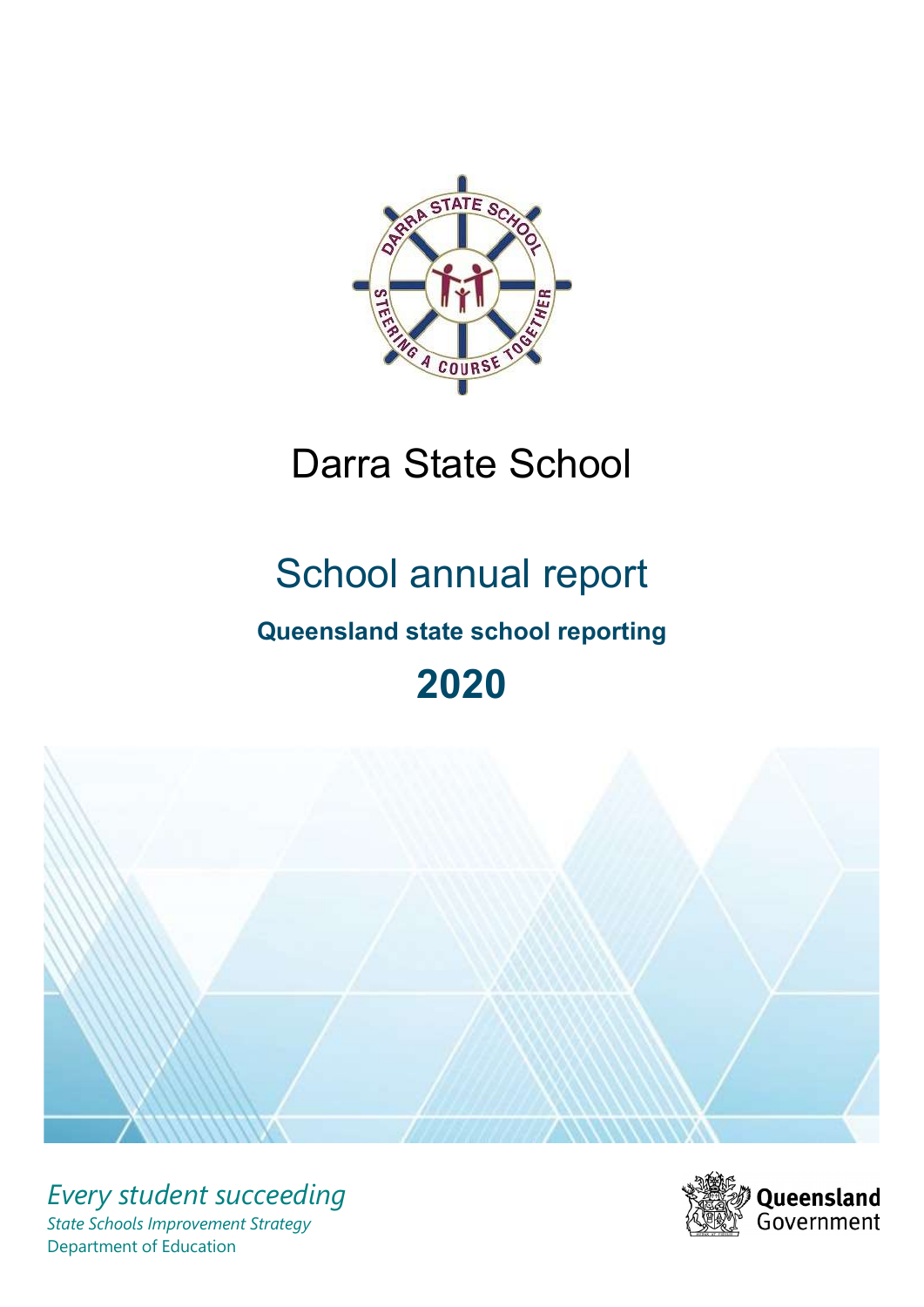OFFICIAL – Public Published as information source only.<br>Public information used to create this report may not appear in this format in the public domain<br>Please refer to disclaimer information.

#### Contact details

| <b>Postal Address</b> | Winslow Street Darra 4076   |
|-----------------------|-----------------------------|
| <b>Phone</b>          | (07) 3716 6444              |
| Fax                   | $(07)$ 3375 1657            |
| Email                 | principal@darrass.eq.edu.au |
| Website               | https://darrass.eq.edu.au   |

#### Disclaimer

The materials presented in this report are distributed by the Department of Education (the department) as an information source only. The information and data in this report is subject to change without notice.

The department makes no statements, representations, or warranties about the accuracy or completeness of, and you should not rely on, any information contained in this report.

The department disclaim all responsibility and all liability (including without limitation, liability in negligence) for all expenses, losses, damages and costs you might incur as a<br>result of the information in this report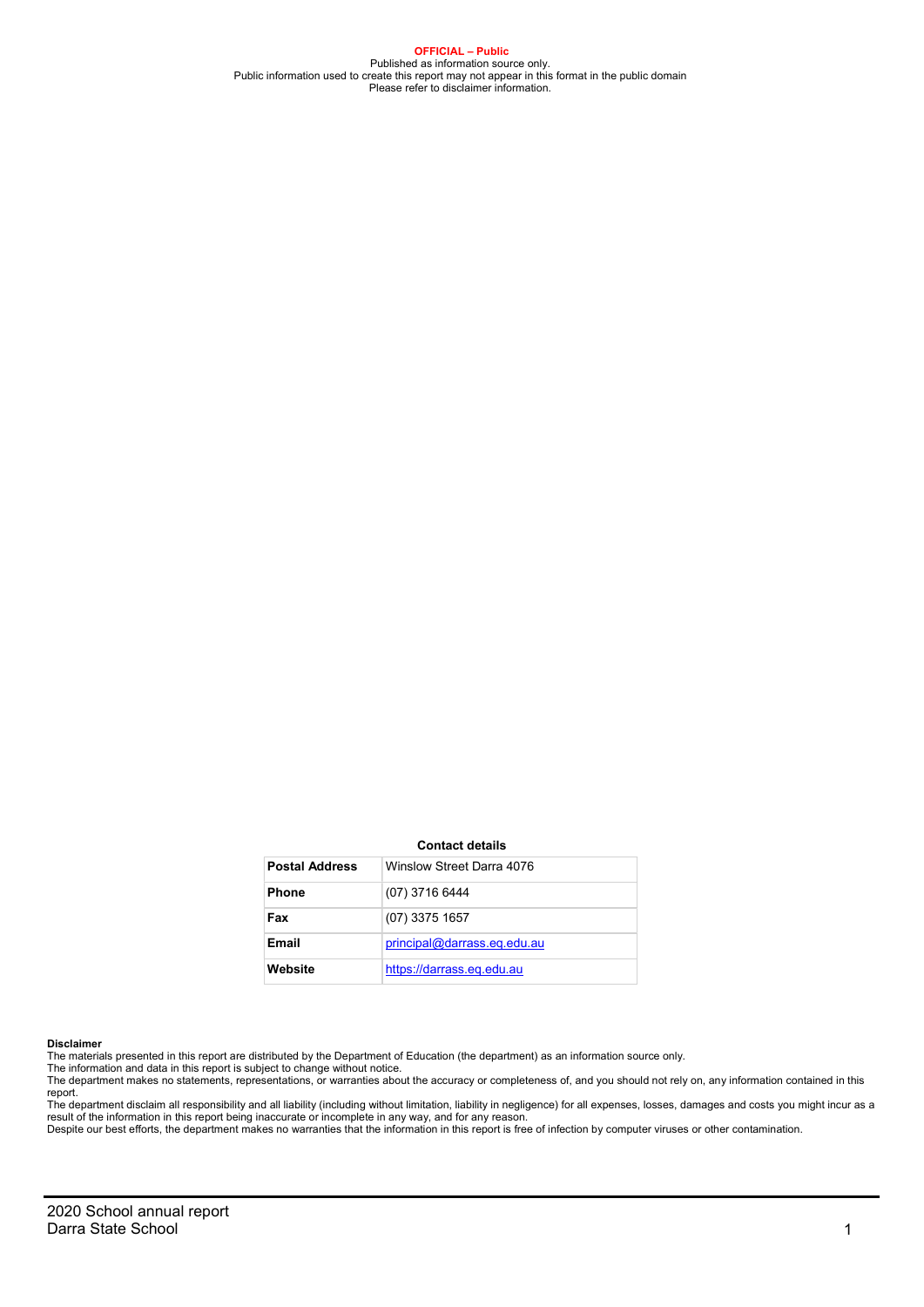| School context                     |                                                                                                                                                                                                |
|------------------------------------|------------------------------------------------------------------------------------------------------------------------------------------------------------------------------------------------|
| <b>Coeducational or single sex</b> | Coeducational                                                                                                                                                                                  |
| Independent Public School          | No                                                                                                                                                                                             |
| Year levels offered in 2020        | Prep Year - Year 6                                                                                                                                                                             |
| <b>Webpages</b>                    | Additional information about Queensland state schools is located on the:<br>My School website<br><b>Queensland Government data website</b><br>Queensland Government schools directory website. |

## Characteristics of the student body

### Student enrolments

#### Table 1: Student enrolments by year level

|                   |      | <b>February</b> |      |      | <b>August</b> |      |
|-------------------|------|-----------------|------|------|---------------|------|
| <b>Year Level</b> | 2018 | 2019            | 2020 | 2018 | 2019          | 2020 |
| <b>Prep Year</b>  | 31   | 36              | 29   | 32   | 37            | 30   |
| Year 1            | 25   | 34              | 35   | 26   | 37            | 36   |
| Year 2            | 34   | 24              | 37   | 36   | 23            | 34   |
| Year <sub>3</sub> | 21   | 35              | 20   | 25   | 38            | 21   |
| Year 4            | 25   | 26              | 35   | 25   | 25            | 34   |
| Year 5            | 28   | 25              | 27   | 27   | 26            | 27   |
| Year <sub>6</sub> | 22   | 25              | 29   | 23   | 27            | 28   |
| <b>Total</b>      | 186  | 205             | 212  | 194  | 213           | 210  |

Notes

1. Student counts include headcount of all full- and part-time students at the school.

## Average class sizes

#### Table 2: Average class size information for each phase of schooling

| <b>Year Levels</b> | 2018 | 2019 | 2020 |
|--------------------|------|------|------|
| Prep – Year 3      | つつ   | 23   | フフ   |
| Year 4 – Year 6    | 19   | 26   | 26   |

Notes

1. Classes are measured against the target of 25 students per teacher in Prep to Year 3 and Years 11 to 12, and target of 28 students per teacher in Years 4 to 10. Where composite classes exist across cohorts (e.g. Year 3/4) the class size targets would be the lower cohort target.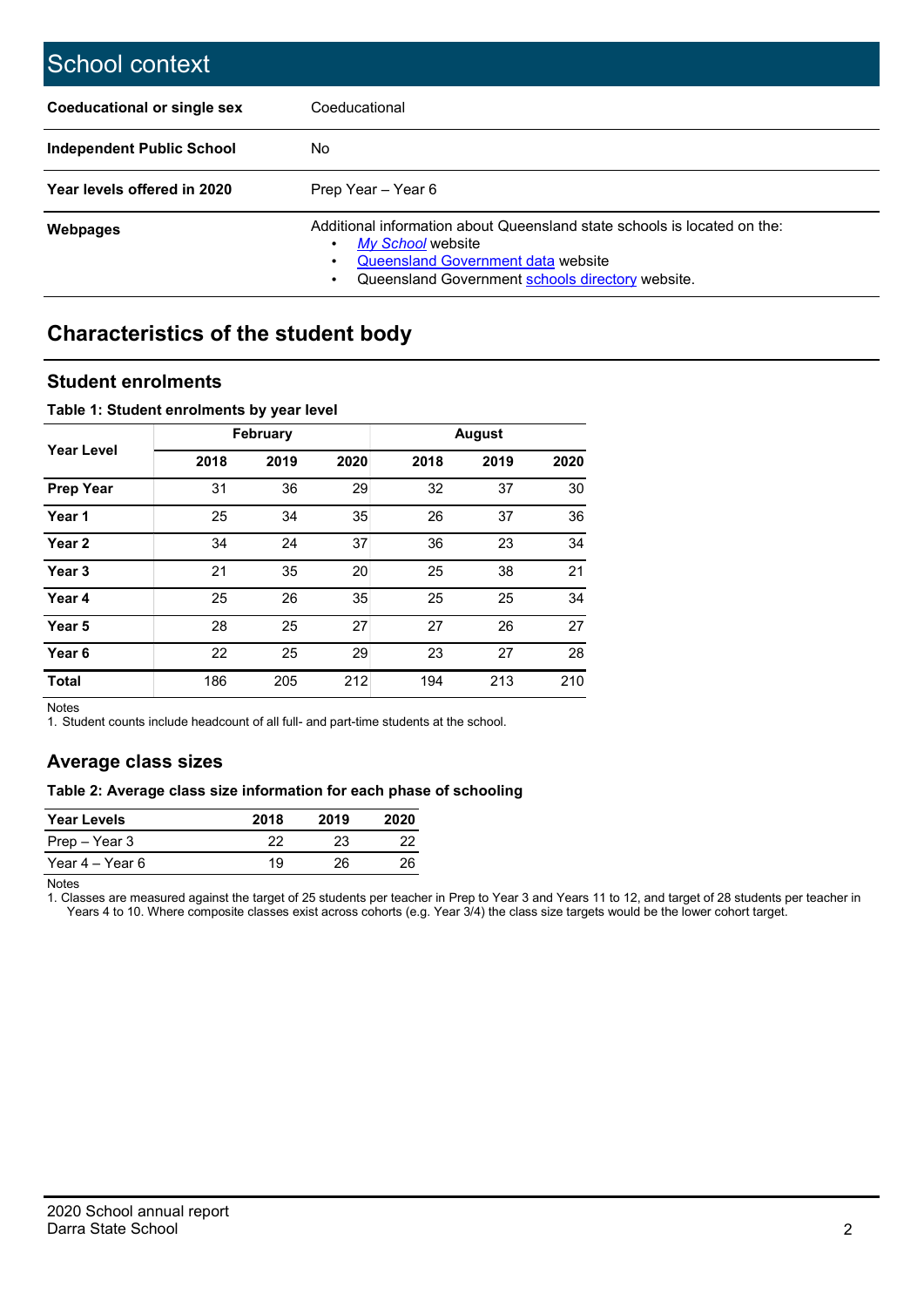## Parent, student and staff satisfaction

Tables 3–5 show selected items from the Parent/Caregiver, Student and Staff School Opinion Surveys. In response to the COVID-19 pandemic, the annual school opinion surveys of students, teachers and staff were not administered in 2020.

For state level information go to the School Opinion Survey webpage.

#### Table 3: Parent/Caregiver Survey

| Percentage of parents/caregivers who agree <sup>1</sup> that:                                               | 2018   | 2019   | 2020 |
|-------------------------------------------------------------------------------------------------------------|--------|--------|------|
| My child is getting a good education at this school.                                                        | 91.7%  | 96.9%  |      |
| This is a good school.                                                                                      | 91.7%  | 100.0% |      |
| My child likes being at this school. <sup>2</sup>                                                           | 100.0% | 100.0% |      |
| My child feels safe at this school. <sup>2</sup>                                                            | 100.0% | 96.8%  |      |
| My child's learning needs are being met at this school. <sup>2</sup>                                        | 83.3%  | 96.9%  |      |
| My child is making good progress at this school. <sup>2</sup>                                               | 91.7%  | 90.3%  |      |
| Teachers at this school expect my child to do his or her best. <sup>2</sup>                                 | 100.0% | 96.9%  |      |
| Teachers at this school provide my child with useful feedback about his or her school<br>work. <sup>2</sup> | 91.7%  | 87.5%  |      |
| Teachers at this school motivate my child to learn. <sup>2</sup>                                            | 100.0% | 96.8%  |      |
| Teachers at this school treat students fairly. <sup>2</sup>                                                 | 91.7%  | 100.0% |      |
| I can talk to my child's teachers about my concerns. <sup>2</sup>                                           | 100.0% | 100.0% |      |
| This school works with me to support my child's learning. <sup>2</sup>                                      | 83.3%  | 90.6%  |      |
| This school takes parents' opinions seriously. <sup>2</sup>                                                 | 90.9%  | 93.5%  |      |
| Student behaviour is well managed at this school. <sup>2</sup>                                              | 75.0%  | 87.1%  |      |
| This school looks for ways to improve. <sup>2</sup>                                                         | 91.7%  | 96.8%  |      |
| This school is well maintained. <sup>2</sup>                                                                | 100.0% | 96.9%  |      |

Notes

1. Agree represents the percentage of respondents who Somewhat Agree, Agree or Strongly Agree with the statement.

2. Nationally agreed parents/caregiver items.

3. DW = Data withheld to ensure confidentiality.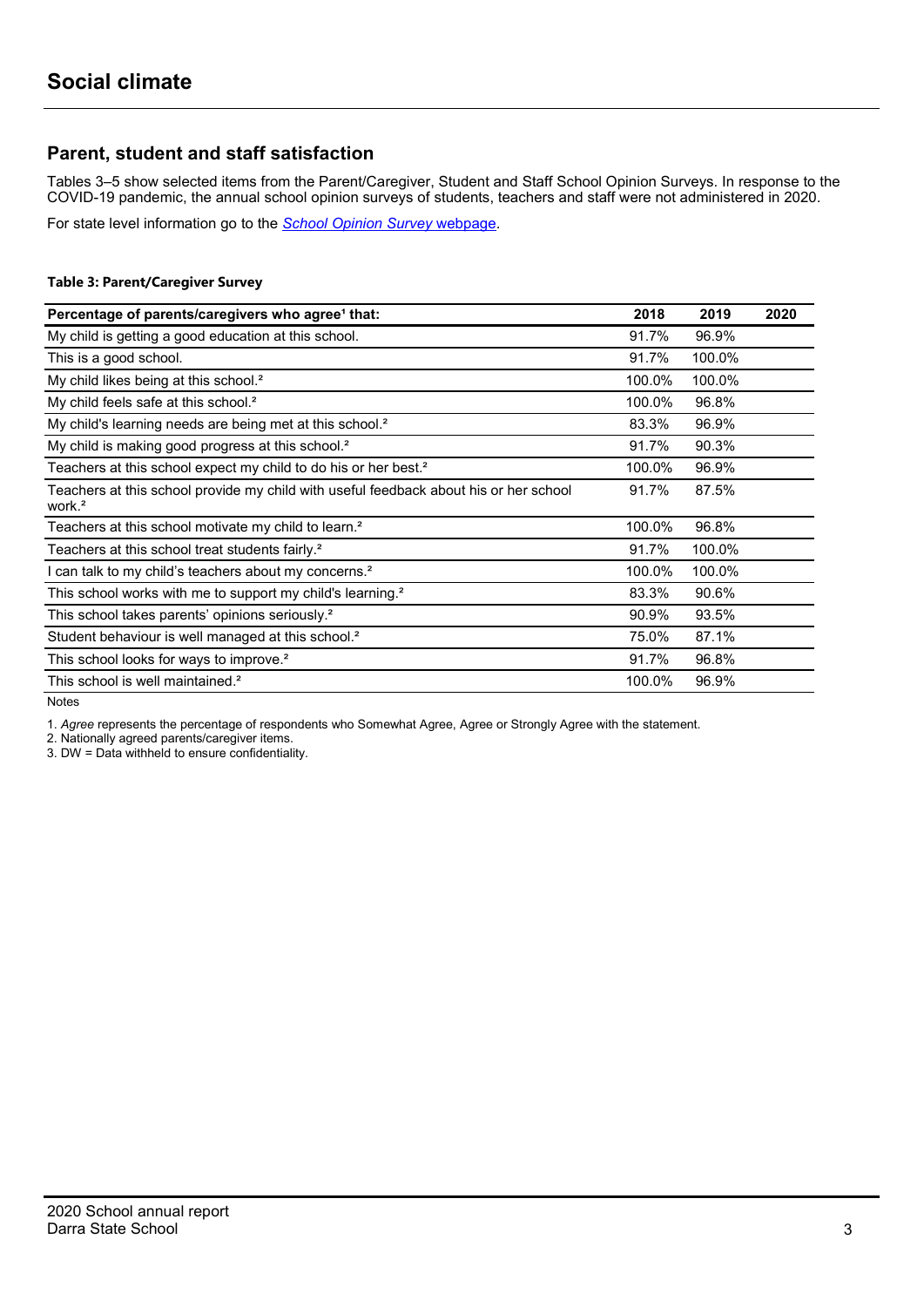#### Table 4: Student Survey

| Percentage of students who agree <sup>1</sup> that:                            | 2018  | 2019  | 2020 |
|--------------------------------------------------------------------------------|-------|-------|------|
| am getting a good education at my school.                                      | 92.4% | 96.9% |      |
| I like being at my school. <sup>2</sup>                                        | 89.6% | 94.1% |      |
| I feel safe at my school. <sup>2</sup>                                         | 97.0% | 91.0% |      |
| My teachers motivate me to learn. <sup>2</sup>                                 | 98.5% | 95.3% |      |
| My teachers expect me to do my best. <sup>2</sup>                              | 95.5% | 97.1% |      |
| My teachers provide me with useful feedback about my school work. <sup>2</sup> | 90.9% | 92.2% |      |
| Teachers at my school treat students fairly. <sup>2</sup>                      | 80.9% | 94.0% |      |
| can talk to my teachers about my concerns. <sup>2</sup>                        | 88.9% | 90.6% |      |
| My school takes students' opinions seriously. <sup>2</sup>                     | 81.0% | 91.9% |      |
| Student behaviour is well managed at my school. <sup>2</sup>                   | 75.4% | 80.6% |      |
| My school looks for ways to improve. <sup>2</sup>                              | 95.4% | 96.9% |      |
| My school is well maintained. <sup>2</sup>                                     | 90.8% | 98.4% |      |
| My school gives me opportunities to do interesting things. <sup>2</sup>        | 92.3% | 90.6% |      |

Notes

1. Agree represents the percentage of respondents who Somewhat Agree, Agree or Strongly Agree with the statement.

2. Nationally agreed student items.

3. DW = Data withheld to ensure confidentiality.

#### Table 5: Staff Survey

| Percentage of staff who agree <sup>1</sup> that:                                                            | 2018   | 2019   | 2020 |
|-------------------------------------------------------------------------------------------------------------|--------|--------|------|
| I enjoy working at this school.                                                                             | 90.5%  | 100.0% |      |
| I feel this school is a safe place in which to work.                                                        | 85.7%  | 96.6%  |      |
| I receive useful feedback about my work at this school.                                                     | 90.5%  | 100.0% |      |
| I feel confident embedding Aboriginal and Torres Strait Islander perspectives across the<br>learning areas. | 100.0% | 100.0% |      |
| Students are treated fairly at this school.                                                                 | 95.2%  | 96.3%  |      |
| Student behaviour is well managed at this school.                                                           | 76.2%  | 81.5%  |      |
| Staff are well supported at this school.                                                                    | 90.5%  | 96.6%  |      |
| This school takes staff opinions seriously.                                                                 | 89.5%  | 92.9%  |      |
| This school looks for ways to improve.                                                                      | 95.2%  | 100.0% |      |
| This school is well maintained.                                                                             | 100.0% | 100.0% |      |
| This school gives me opportunities to do interesting things.                                                | 100.0% | 100.0% |      |

Notes

1. Agree represents the percentage of respondents who Somewhat Agree, Agree or Strongly Agree with the statement.

2. DW = Data withheld to ensure confidentiality.

## Description of how this school manages non-attendance

Queensland state schools manage non-attendance in line with the Queensland Department of Education procedures: Managing Student Absences and Enforcing Enrolment and Attendance at State Schools; and Roll Marking in State Schools, which outline processes for managing and recording student attendance and absenteeism.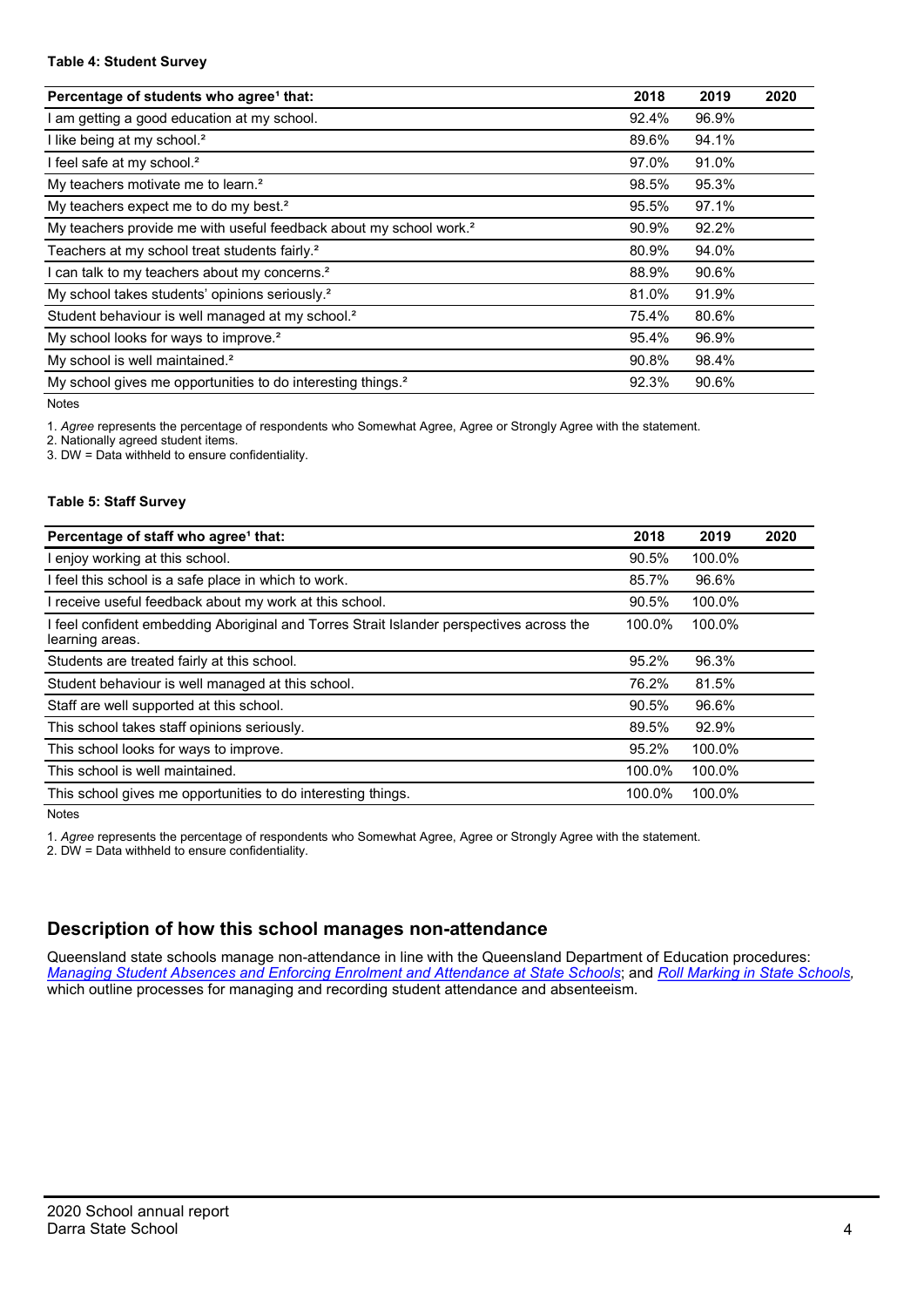## School disciplinary absences

#### Table 6: Count of school disciplinary absences at this school

| Type of school disciplinary absence | 2018 | 2019 | 2020 |
|-------------------------------------|------|------|------|
| <b>Short Suspension</b>             | 40   | 28   | 15   |
| Long Suspension                     | U    |      |      |
| Exclusion                           | O    |      |      |
| Total                               | 40   | 28   | 15   |

Notes

1. School disciplinary absence (SDA) data is a total of short suspensions (1–10 days), long suspensions (11–20 days), exclusions and cancellations. 2. The number of SDAs is not the number of students who received an SDA as one student may be suspended several times in a school year. Each time a student is suspended it is recorded as an additional SDA. The data does not reflect the outcomes of appeal decisions.

3. 2020 data was impacted by the COVID-19 health emergency. There were significantly fewer SDAs during the home-based learning period (the first five weeks of Term 2) compared to previous years.

# School funding

## School income broken down by funding source

School income, reported by financial year accounting cycle using standardised national methodologies and broken down by funding source is available via the  $My$  School website.

#### How to access our income details

- 1. Click on the My School link http://www.myschool.edu.au/.
- 2. Enter the school name or suburb of the school you wish to search.

| Search by school name or suburb | <b>School sector</b> | <b>School type</b> | <b>State</b> | ∽ |  |
|---------------------------------|----------------------|--------------------|--------------|---|--|
|                                 |                      |                    |              |   |  |

3. Click on View School Profile to access the school's profile.



4. Click on Finances and select the appropriate year to view school financial information.

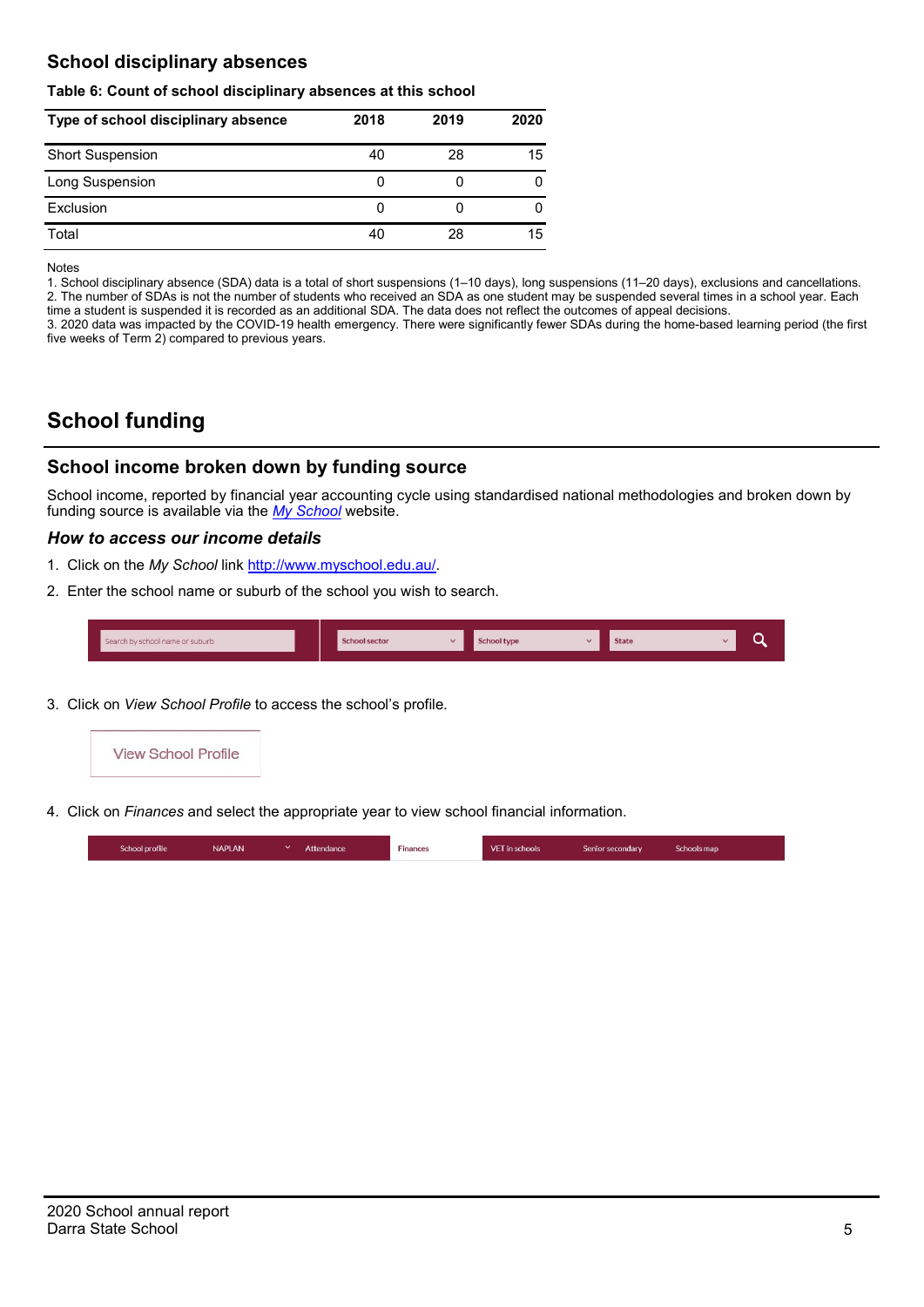# Teacher standards and qualifications

The Teacher registration eligibility requirements: Policy (p.1) states:

To be eligible for registration, a person must satisfy the Queensland College of Teachers (QCT) that they meet requirements regarding qualification and experience, or have otherwise met the requirements of the Australian Professional Standards for Teachers (APST). A person must also satisfy the QCT that they are suitable to teach and meet English language proficiency requirements. All these requirements are specified in the Act and the Education (Queensland College of Teachers) Regulation 2005 (the Regulation).

The qualifications required for teacher registration are successful completion of either -

- (a) a four-year initial teacher education program including teacher education studies of at least one year (e.g. a Bachelor of Education, or a double Bachelor degree in Science and Teaching) or
- (b) a one-year graduate initial teacher education program following a degree (e.g. a one-year Graduate Diploma of Education (Secondary) after a three-year Bachelor degree) or
- (c) another course of teacher education that the QCT is reasonably satisfied is the equivalent of (a) or (b). These are considered on a case-by-case basis.

For more information, please refer to the following link:

• https://www.qct.edu.au/registration/qualifications

# Workforce composition

## Staff composition, including Indigenous staff

#### Table 7: Workforce composition for this school

|                    | <b>Teaching staff</b> |      |                 | Non-teaching staff |      |      | Indigenous staff |      |      |
|--------------------|-----------------------|------|-----------------|--------------------|------|------|------------------|------|------|
| <b>Description</b> | 2018                  | 2019 | 2020            | 2018               | 2019 | 2020 | 2018             | 2019 | 2020 |
| Headcount          | 21                    | 19   | 20 <sub>1</sub> | 15                 | 14   | 14   |                  |      |      |
| <b>FTF</b>         | 16                    | 15   | 15 <sup>1</sup> | 11                 | 10   | 10   |                  |      |      |

**Notes** 

1. Teaching staff includes school leaders.<br>2. Indigenous refers to Aboriginal and Tor

2. Indigenous refers to Aboriginal and Torres Strait Islander people of Australia.<br>3. FTE = full-time equivalent

 $FTE = full-time equivalent$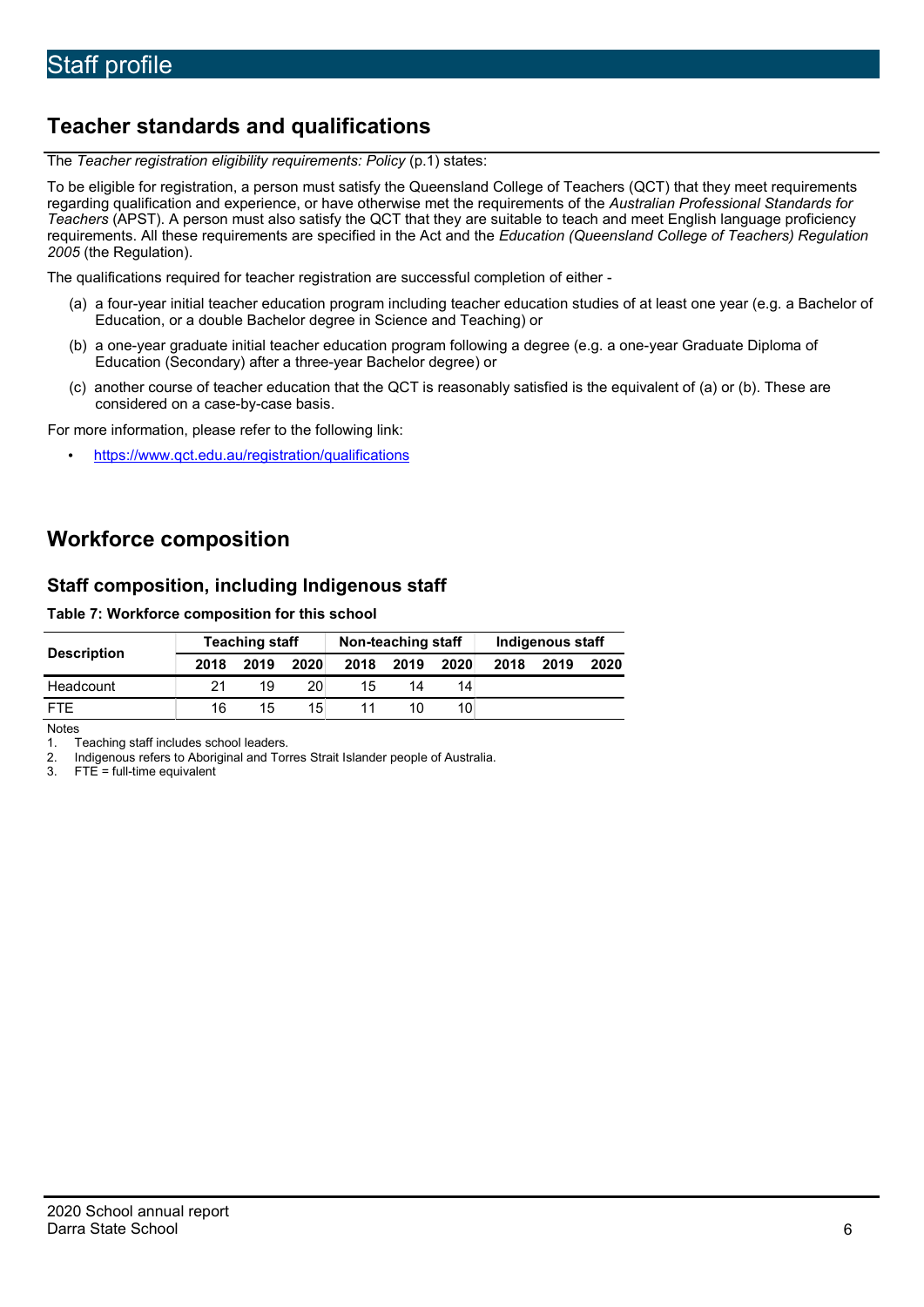# Key student outcomes

## Student attendance

Tables 8–9 show attendance rates at this school as percentages. In 2020, the COVID-19 health emergency affected student attendance in Queensland Government schools. Comparisons between 2020 and previous years' attendance data should not be made.

#### Table 8: Overall student attendance at this school

| <b>Description</b>                                  | 2018   | 2019 | 2020 |
|-----------------------------------------------------|--------|------|------|
| Overall attendance rate for students at this school | $92\%$ | 92%  | 87%  |

Notes

1. The student attendance rate is based on Semester 1 each year and is generated by dividing the total of full-days and part-days that students

attended, and comparing this to the total of all possible days for students to attend, expressed as a percentage.

2. Full-time students only.

#### Table 9: Student attendance rates for each year level at this school

| <b>Year Level</b> | 2018      | 2019      | 2020      |
|-------------------|-----------|-----------|-----------|
| Prep Year         | 94%       | 89%       | 87%       |
| Year 1            | 92%       | 94%       | 83%       |
| Year 2            | 94%       | 92%       | 87%       |
| Year 3            | 94%       | 93%       | 88%       |
| Year 4            | 92%       | 91%       | 86%       |
| Year 5            | 89%       | 91%       | 87%       |
| Year <sub>6</sub> | 90%       | 92%       | 90%       |
| Ungraded          | <b>DW</b> | <b>DW</b> | <b>DW</b> |

Notes

1. The student attendance rate is based on Semester 1 each year and is generated by dividing the total of full-days and part-days that students attended, and comparing this to the total of all possible days for students to attend, expressed as a percentage.

2. Full-time students only.

3. DW = Data withheld to ensure confidentiality